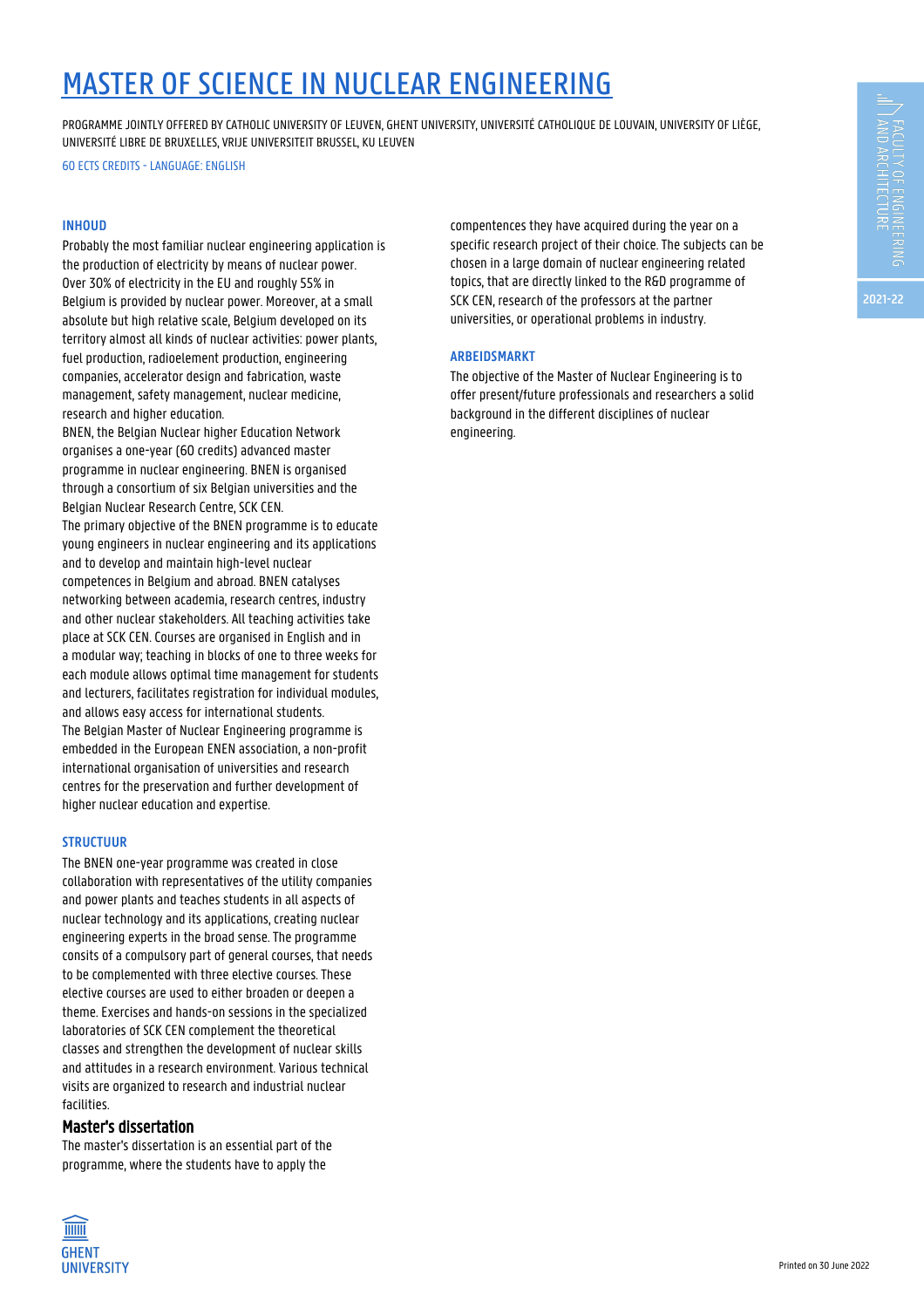# **FACULTY OF ENGINEERING<br>| AND ARCHITECTURE**

**2021-22**

# MASTER OF SCIENCE IN NUCLEAR ENGINEERING

60 ECTS CREDITS - LANGUAGE: ENGLISH

# **TOELATINGSVOORWAARDEN VOOR HOUDERS VAN EEN VLAAMS DIPLOMA**

- 1 Na onderzoek van de bekwaamheid van de student om de opleiding te volgen:
	- a opleidingen nieuwe structuur:
		- Een diploma van een opleiding 'Master en ingénieur civil' (met uitzondering van Architecte)(hoger onderwijs Franstalige Gemeenschap)
		- Een diploma van een opleiding 'Master of Science in de ingenieurswetenschappen' leidend tot de titel van 'burgerlijk ingenieur' (met uitzondering van architectuur)
		- Fen diploma van een opleiding 'Master of Science in Engineering' leidend tot de titel van 'burgerlijk ingenieur' (met uitzondering van Architecture) • Master in de ingenieurswetenschappen (KMS)
	- b opleidingen oude structuur:
		- Burgerlijk ingenieur polytechnicus (KMS)
		- Een diploma van 'Burgerlijk Ingenieur' (met uitzondering van 'Burgerlijk Ingenieur-Architect')
		- Een diploma van 'Ingénieur Civil' (met uitzondering van Ingénieur Civil Architecte)(hoger onderwijs Franstalige Gemeenschap)
		- Ingénieur civil polytechnique (KMS-ERM)

# 2 Op voorwaarde van toelating door de inrichtende 1 faculteit: na het met succes voltooien van een 1 voorbereidingsprogramma:

# aantal studiepunten te bepalen door de faculteit

- a opleidingen nieuwe structuur:
	- Een diploma van een masteropleiding aansluitend op een bacheloropleiding
	- Een diploma van een opleiding 'Master en ingénieur civil' (met uitzondering van Architecte), als het curriculum onvoldoende technische en/of wetenschappelijke vakken omvat
	- Een diploma van een opleiding 'Master of Science in de bio-ingenieurswetenschappen' leidend tot de titel van 'bio-ingenieur'
	- Een diploma van een opleiding 'Master of Science in de industriële wetenschappen'
	- Een diploma van een opleiding 'Master of Science in de ingenieurswetenschappen' leidend tot de titel van 'burgerlijk ingenieur' (met uitzondering van architectuur), als het curriculum onvoldoende technische en/of wetenschappelijke vakken omvat
	- Een diploma van een opleiding 'Master of Science in Engineering' leidend tot de titel van 'burgerlijk ingenieur' (met uitzondering van Architecture), als het curriculum onvoldoende technische en/of wetenschappelijke vakken

1 none a • omvat

- Master en sciences de l'ingénieur industriel
- Master in de ingenieurswetenschappen (KMS), als het curriculum onvoldoende technische en/of wetenschappelijke vakken omvat
- b opleidingen oude structuur:
	- Burgerlijk ingenieur polytechnicus (KMS), als het curriculum onvoldoende technische en/of wetenschappelijke vakken omvat
	- Een diploma van 'Burgerlijk Ingenieur' (met uitzondering van 'Burgerlijk Ingenieur-Architect'), als het curriculum onvoldoende technische en/of wetenschappelijke vakken 1 none a • omvat
	- Een diploma van 'Ingénieur Civil' (met uitzondering van Ingénieur Civil Architecte), als het curriculum onvoldoende technische en/of wetenschappelijke vakken omvat
	- Een diploma van de tweede cyclus van het hogeschoolonderwijs van twee cycli
	- Een diploma van een academische opleiding van de tweede cyclus
	- Ingénieur civil polytechnique (KMS-ERM), als het curriculum onvoldoende technische en/of wetenschappelijke vakken omvat

# **ADMISSION REQUIREMENTS FOR INTERNATIONAL DEGREE STUDENTS**

Applicants must have obtained an academic degree after at least five years of study (Master of Science, Engineering or equivalent) in a discipline related to the content of the programme from a recognised University, College or Institute.

Information on admission requirements and the administrative procedure for admission on the basis of a diploma obtained abroad, can be found on the following page: [www.ugent.be/prospect/en/administration/enrolment](https://www.ugent.be/prospect/en/administration/enrolment-or-registration)[or-registration](https://www.ugent.be/prospect/en/administration/enrolment-or-registration).

# **LANGUAGE REQUIREMENTS**

Language requirements Dutch: no language requirements

Language requirements for this study programme differ from the required standard level for English taught study programmes as specified in the Ghent University Education and Examination Code:

**TITTITI GHENT UNIVERSITY**